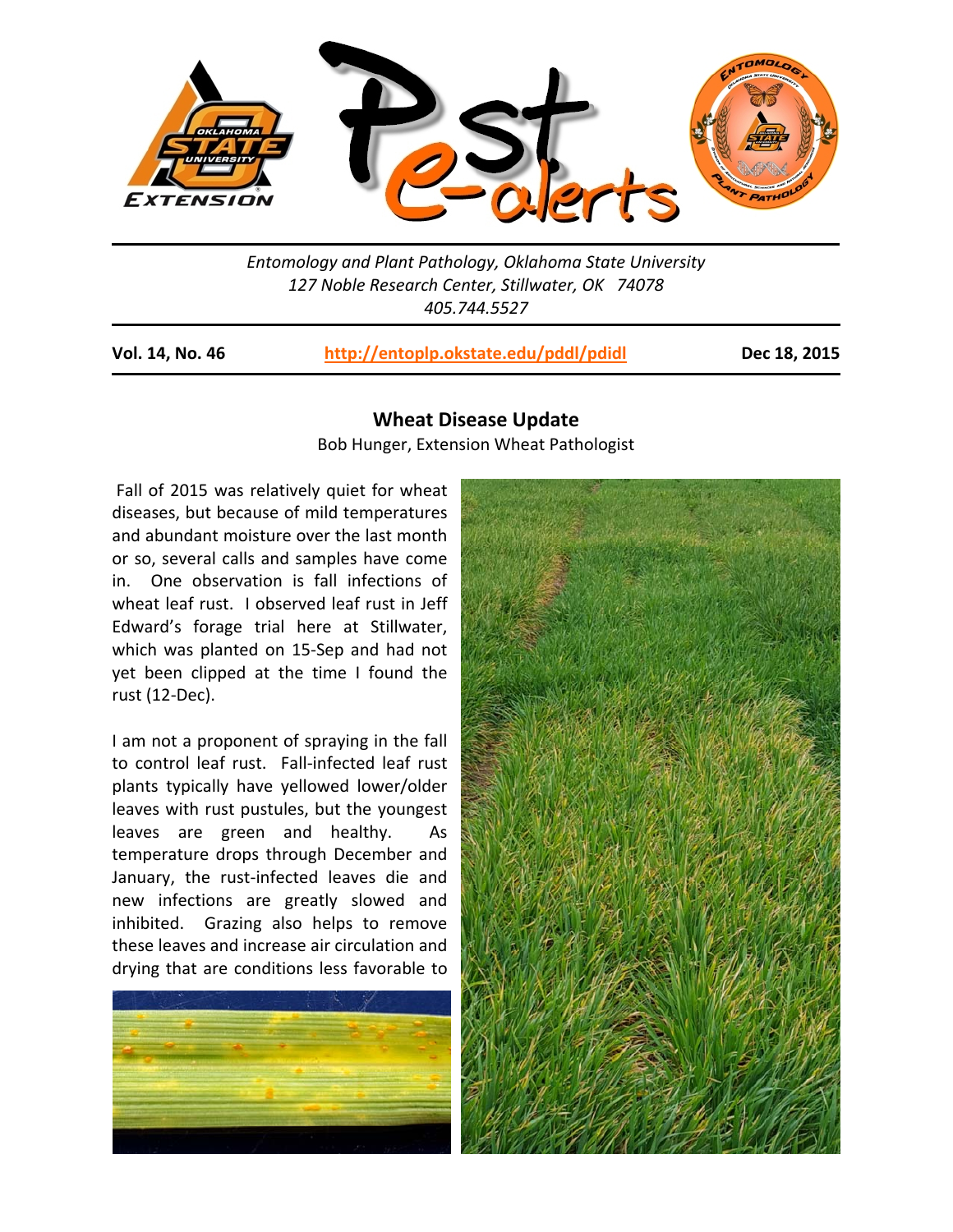spread of the disease. Given these consideration, spraying to control leaf rust in the fall is of limited value. The primary concern with fall infection of leaf rust is that with a mild winter and sufficient moisture, the rust will survive through the winter and inoculum will be present in fields to start the disease early in the spring. Hence, monitoring of these fields through the winter and early next spring is recommended to see if application of a fungicide to control the rust is indicated in the early spring.

A different situation may occur with foliar diseases such as tan spot, septoria, and powdery mildew, and stripe rust. Typically, these diseases do not appear until late February or March. However, this year we have received samples and I have heard reports of tan spot showing up on leaves of wheat in no‐till fields where large amounts of wheat residue was retained. Again, this is likely due to the mild temperatures and moisture we have received. In these cases, I have heard of growers applying fungicide with herbicide to limit the disease that is present. Although I have no data to support the value of such an application, it makes good sense to me. Plants are smaller and not growing as actively so limiting the amount of foliage loss due to a disease such as tan spot will have value in contributing to the overall health of the wheat going into winter. BUT ESPECIALLY, watch these fields in February and March to see if an application is merited to limit infection from tan spot, septoria, powdery mildew or stripe rust.

Other samples received in the lab have been related to poor looking wheat, but no diseases (fungal or virus) or insect pests have been identified as the cause. Mostly roots have been healthy although some common root rot has been found. Likely other possibilities are cold damage (especially if combined with dry conditions earlier), pH, etc. One sample did come in from Greg Highfill in Woods County that was a great example of color banding (photo below). This results from alternation of warm days and cold nights that causes a chlorotic banding in young leaves/tissue.